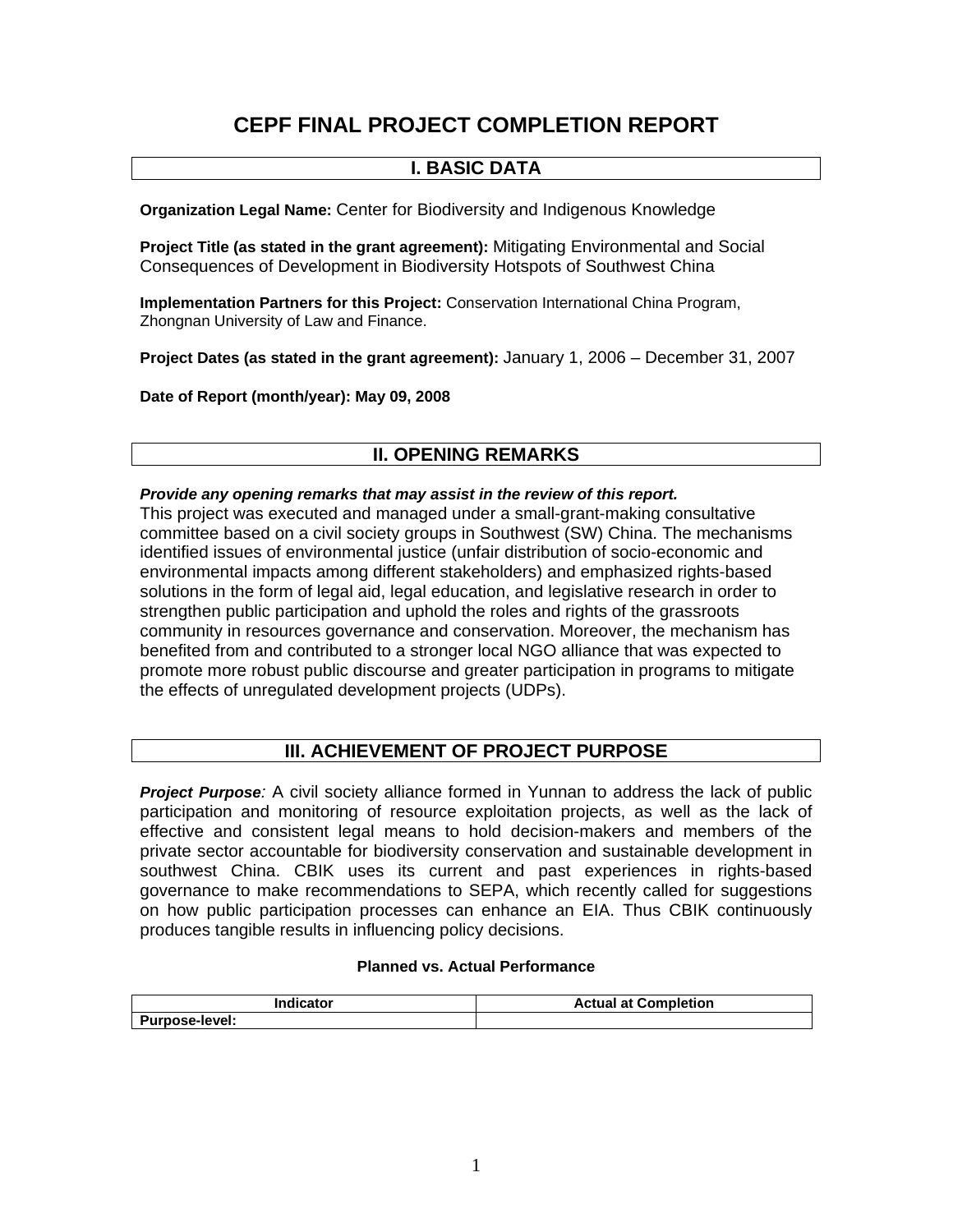| 2 NGO-based civil groups set up, one in<br>Yunnan and one in Beijing, to maintain an<br>information exchange and discussion on<br>resource exploitation projects in Yunnan<br>and elsewhere;             | The civil groups based on Yunnan has<br>been established, which kept close<br>contact with other civil organization, such<br>as CI, NRDC, ABA, .Through the west<br>environmental law forum, they could<br>exchange information and participated in<br>topic discussion.           |
|----------------------------------------------------------------------------------------------------------------------------------------------------------------------------------------------------------|------------------------------------------------------------------------------------------------------------------------------------------------------------------------------------------------------------------------------------------------------------------------------------|
| Enhancement of laws and legal<br>procedures at all levels concerning<br>farmers' rights and biodiversity<br>conservation;                                                                                | Through these small projects, it<br>successfully attracted many legal experts<br>and researchers to concern the west<br>biodiversity protect issues. Especially<br>some documental researches could<br>identify the critical problems and put<br>forward constructive suggestions. |
| A network of lawyers providing pro bono<br>services established to ensure improved<br>accessibility to legal aid for grassroots<br>groups to better defend their livelihoods<br>and rights to resources; | There were several attorney firms based<br>on Yunnan be awarded small grants and<br>participants in the west environmental<br>forum . They are willing to provide pro<br>bono service to the local communities<br>when they are requested.                                         |
| A team of journalists assembled to deliver<br>in-depth reporting on environmental and<br>social issues resulting from resource<br>development projects;                                                  | During the implementing of the project,<br>the process of the project was reported by<br>some newspapers and media, many<br>journalists, include the Beijing newspaper<br>showed great interests in it.                                                                            |

### *Describe the success of the project in terms of achieving its intended impact objective and performance indicators.*

Through the small grant projects, it successfully established the alliance of attorney firms, research institutions, governmental sections and local communities. The alliance mechanism promoted the legal research in SW biodiversity protest, and legal services executed by attorney firms enhanced the legal awareness of the local communities ,the public also had more chances to understand necessity of the environmental protect in the biodiversity hotspot areas.

### *Were there any unexpected impacts (positive or negative)?*

Yes ,during the process of implementing the project ,we found that most people, include the local communities and journalists were not quite aware the importance of the biodiversity protect in SW of China, so it is very necessary to maintain the initiative even the project have finished in February 2008. So the legal education and legal aids of the project were of great impact to the local communities.

### **IV. PROJECT OUTPUTS**

*Project Outputs: Enter the project outputs from the Logical Framework for the project* 

### **Planned vs. Actual Performance**

| <b>Indicator</b>                                 | <b>Actual at Completion</b>         |  |
|--------------------------------------------------|-------------------------------------|--|
| <b>Output 1:</b> Establishment of a committee to | The committee based on Yunnan NGOS, |  |
| solicit, evaluate, and select small grant        | governmental sectors and academic   |  |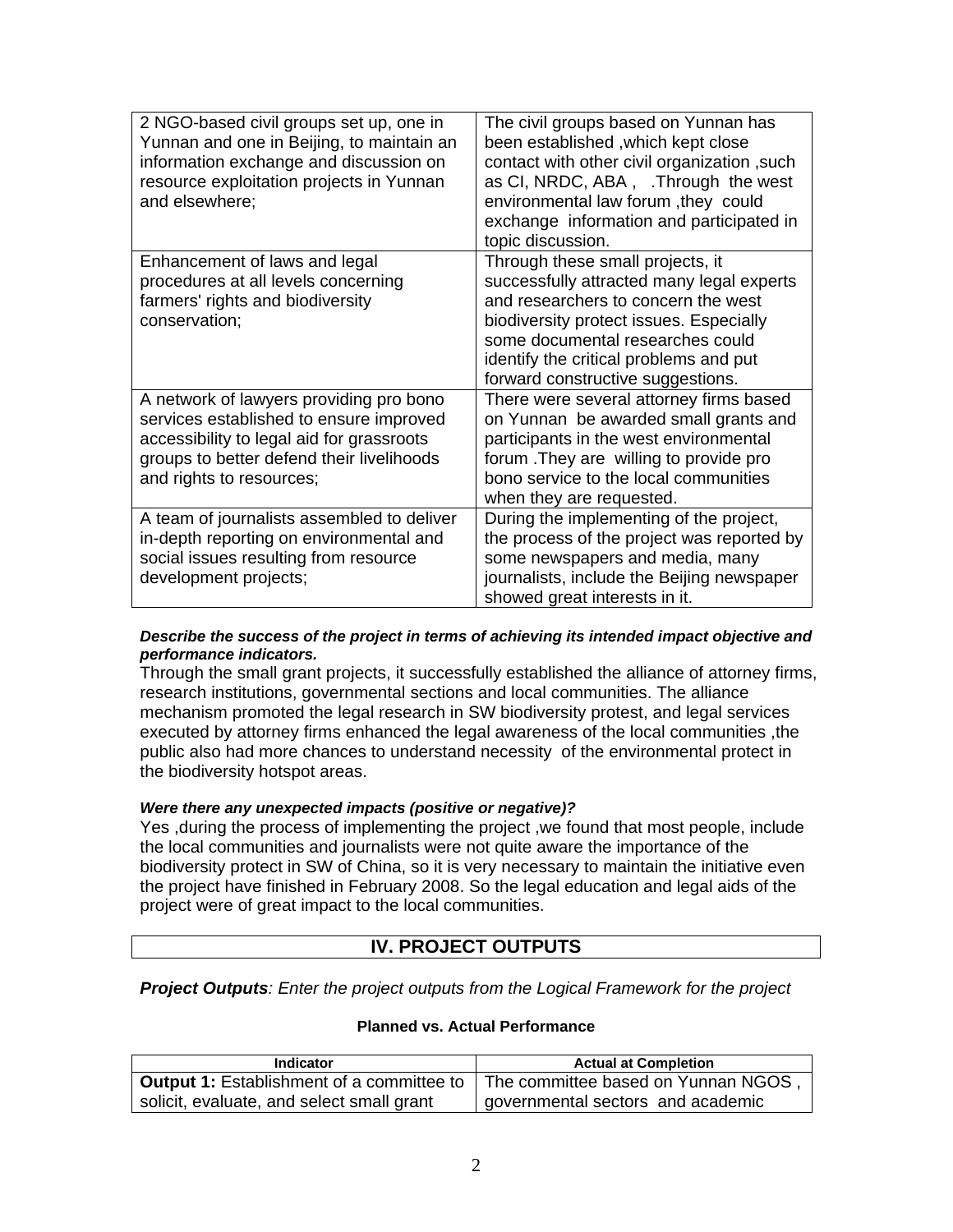| proposals from civil society groups and<br>NGOs working in NW Yunnan, and award<br>grant monies on the basis of a governing<br>protocol. The grant monies, in turn, will<br>support capacity-building, legal support,<br>legal research, and NGO networking<br>activities that support the realization of<br>Outputs 2 and 3. | institutions had been built up which had<br>played important role in identifying key<br>issues and awarding grants. And the<br>committee itself had formed the<br>networking mechanism to integrate the<br>experts from various fields to concern the<br>bio-diversity protect issues.                                                                                                        |
|-------------------------------------------------------------------------------------------------------------------------------------------------------------------------------------------------------------------------------------------------------------------------------------------------------------------------------|-----------------------------------------------------------------------------------------------------------------------------------------------------------------------------------------------------------------------------------------------------------------------------------------------------------------------------------------------------------------------------------------------|
| 1.1.<br>Dissemination of information to inform and<br>engage civil groups in this initiative;                                                                                                                                                                                                                                 | In the project inception workshop in<br>March 2006, the objective and outputs of<br>the project had been introduced and<br>many experts gave their advices.                                                                                                                                                                                                                                   |
| 1.2.<br>Establishment of a small-grant making<br>committee in Yunnan, with interested<br>representatives from NGOs and other<br>sectors;                                                                                                                                                                                      | In the inception workshop in March 2006,<br>a group of 11 members had been voted<br>as the small-grant making committee,<br>most of they came from the NGOs,<br>governmental sectors and legal research<br>institutions.                                                                                                                                                                      |
| 1.3.<br>Awarding of small grants to 5-10 projects<br>on targeted issues to be identified by the<br>committee.                                                                                                                                                                                                                 | In fact, in order to involve more interested<br>partners, the whole project was<br>completed in two rounds and totally 23<br>sub-projects were awarded by the<br>committee.                                                                                                                                                                                                                   |
| Output 2.<br>Increased public awareness and<br>understanding of selected legal issues, as<br>well as enhancement of access to and<br>capacity to use legal aid and legal<br>information in selected cases.                                                                                                                    | Through activities of legal aids and legal<br>educations by the attorney firms and the<br>legal research institutions, the local<br>communities have gained the<br>fundamental legal informational on<br>property rights and environmental<br>rights , and the lawyers have built the<br>good relationship with the local<br>governments with whom they wishes to<br>cooperate in the future. |
| 2.1.<br>Establishment of a network of legal<br>resources to support grassroots<br>communities defending their environmental<br>rights and rights to natural resources;                                                                                                                                                        | The alliance of lawyer firms, research<br>institutions, NGOs and local communities<br>has been established, all the small<br>grantees were integrated into the web<br>forum to communicate and share ideas<br>on the related issues. And the forum will<br>continue to act as the intelligence<br>resource center to support the grassroots.                                                  |
| 2.2.<br>Compilation of well-documented legal aid<br>cases for informing the: a) public through<br>media; b) law students through law clinic<br>classes;                                                                                                                                                                       | There are several small projects were<br>executed in the case study way, which<br>would analyze the problem more<br>deeply .And all the case reports will be<br>published by the publishing house and<br>provided to the domestic law schools.                                                                                                                                                |
| 2.3.<br>Establishment of policy and legal tools and                                                                                                                                                                                                                                                                           | CBIK has established the friendly and<br>cooperative relationship with the related                                                                                                                                                                                                                                                                                                            |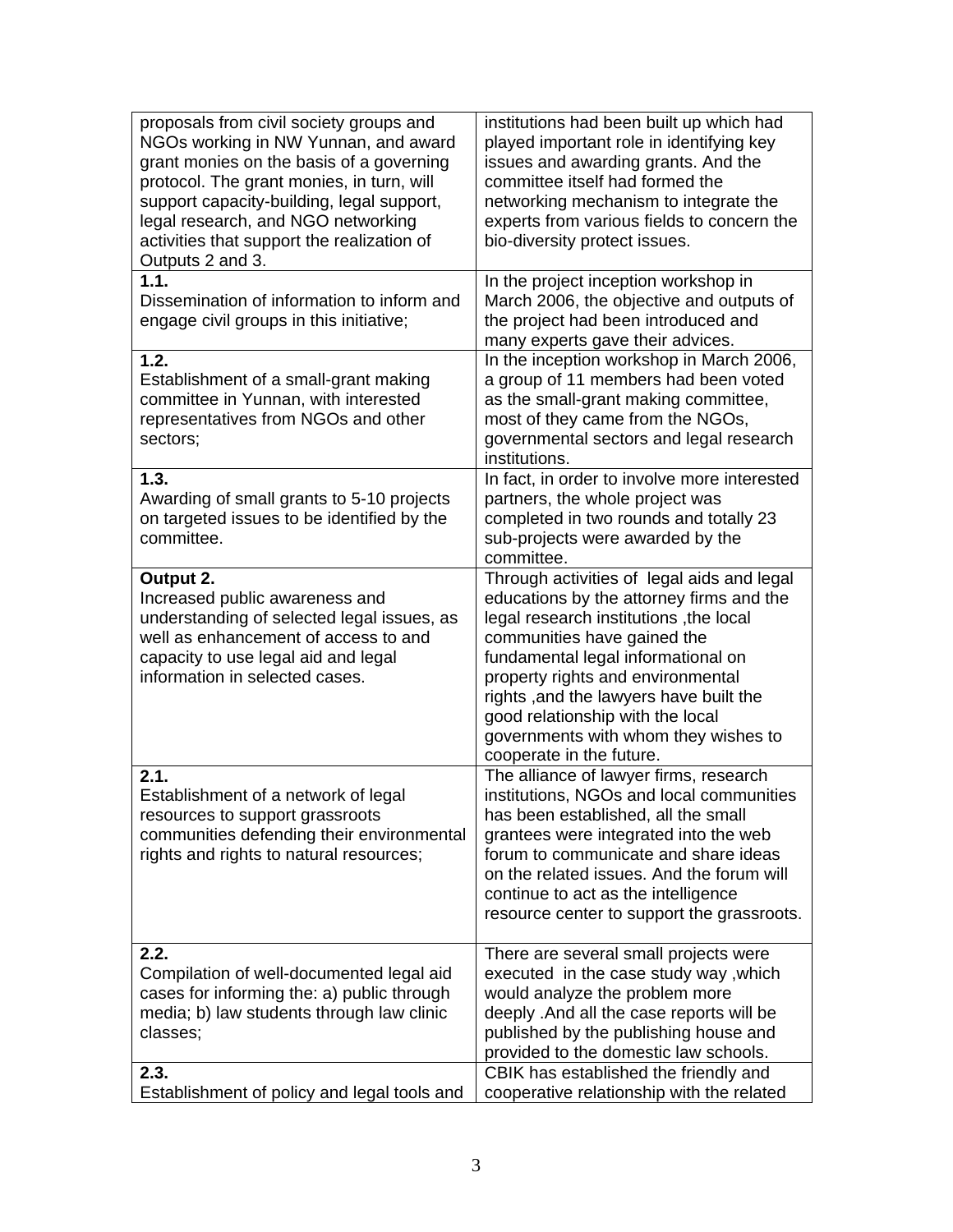| procedures to monitor on-going resource<br>investment activities;                                                                                                                                                                                                                                                             | governmental sections. Through the<br>dialogue mechanism, CBIK can provide<br>the expert suggestions on the bio-<br>diversity protect issues, include the on-<br>going resource investment activities.                                                                                                                                                                                                                                                                      |
|-------------------------------------------------------------------------------------------------------------------------------------------------------------------------------------------------------------------------------------------------------------------------------------------------------------------------------|-----------------------------------------------------------------------------------------------------------------------------------------------------------------------------------------------------------------------------------------------------------------------------------------------------------------------------------------------------------------------------------------------------------------------------------------------------------------------------|
| 2.4.<br>Publishing of well-grounded legal research<br>reports and legislative proposals, which will<br>ultimately lead to amendment or issuance<br>of the appropriate laws;                                                                                                                                                   | All the small grant projects have been<br>implemented and the final reports will be<br>published in May, 2008. Now the group of<br>the compiling committee of the book has<br>been ascertained and the reports will be<br>the first book in China which could<br>integrate so variety of viewpoints of<br>different backgrounds to focus on the bio-<br>diversity protect in SW of China.                                                                                   |
| 2.5.<br>Creation of farmer-accessible educational<br>materials on legal rights and procedures,<br>produced and distributed for grassroots<br>legal education and raising awareness<br>about natural resources conservation,<br>management and sustainable livelihoods;                                                        | There were three attorney firms in<br>Yunnan were awarded the grants to<br>provide the legal services for the local<br>communities, for the farmers they also<br>compiled the easy reading materials on<br>environmental rights, especially for those<br>who can not read and speak freely with<br>outside. The materials can be used for<br>future environmental education as well.                                                                                        |
| 2.6.<br>Construction of a website for this program<br>to: a. Establish a publicly accessible<br>information exchange center on legal aid<br>cases, legal resources, policies on farmers'<br>rights, and biodiversity conservation; b.<br>Communicate to the public the project 's<br>progress and other relevant information. | As mentioned above, the "western<br>environmental protect law forum "has<br>been established, and all the small<br>grantees have been invited to joined in it.<br>And the forum will last for at last half a<br>year to boost the cooperation mechanism<br>among the project partners. And all the<br>reports are accessible to the visitors. We<br>hope the forum will become the center for<br>communication and information sharing<br>on western environmental protect. |
| Output 3.<br>Policy recommendations made to SEPA<br>and Environmental NGOs to establish<br>systematic mechanisms (tools and<br>precedures) of incorporating public<br>participation into the EIA process, and<br>continuous monitoring of UDPs within the<br>SW China Biodiversity Hotspot.                                   | Through the project committee and forum,<br>there has established a good<br>communication relationship with the<br>relevant governmental sections, include<br>the EPA of Yunnan, Forestry Bureau and<br>provincial government, and we have<br>provided the advices and reports about<br>the biodiversity protect plan to the<br>government in charge.                                                                                                                       |
| 3.1.<br>Establishment of a Yunnan-based NGO<br>coalition, which could make rapid response<br>to individual cases;                                                                                                                                                                                                             | The project committee and the forum of<br>environmental law have became the<br>center for information sharing and<br>discussion on western environmental<br>protect issues, that through the internet it<br>had called for common concern and<br>suggestions on latest policy and                                                                                                                                                                                           |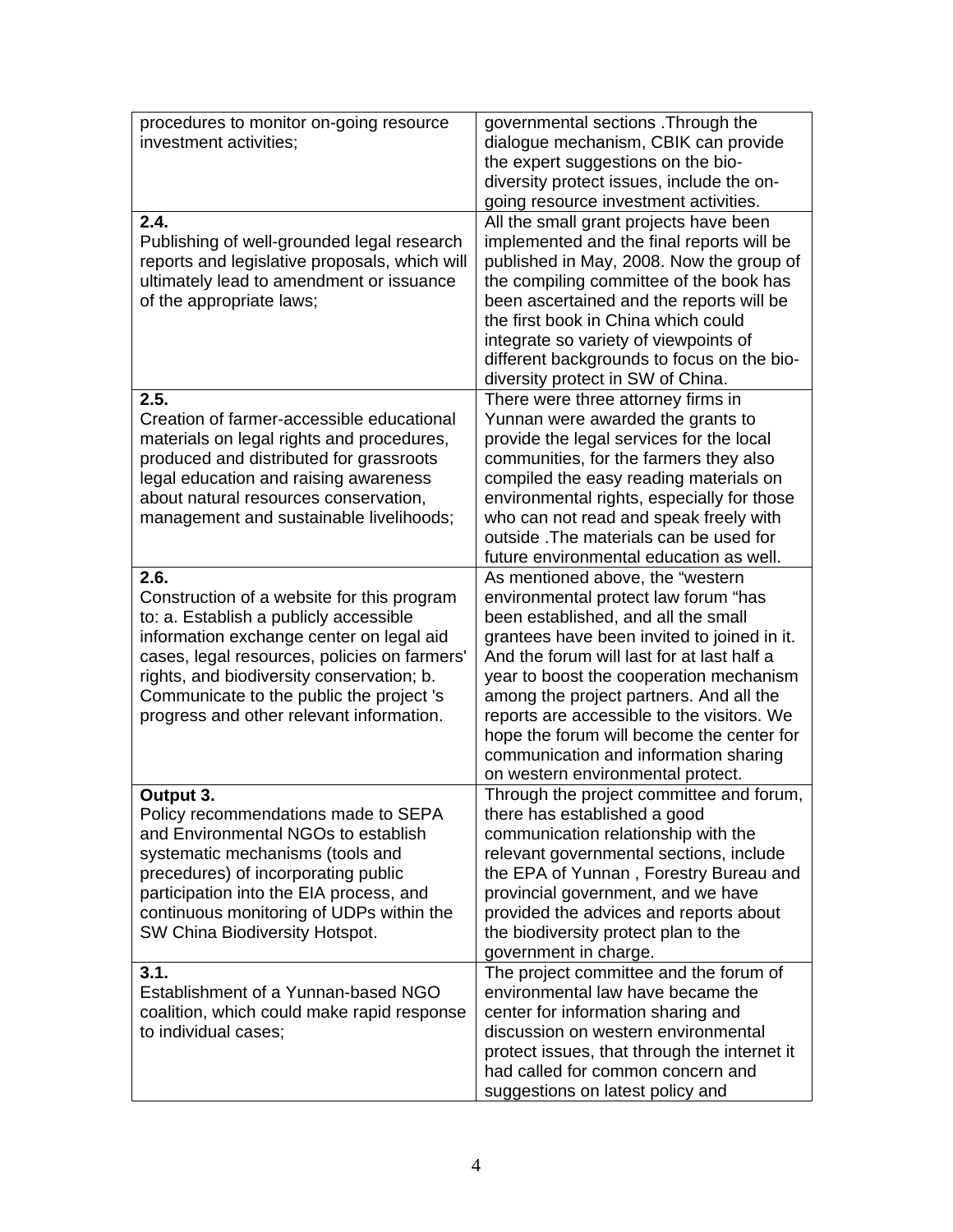|                                                  | regulations made by relevant                  |
|--------------------------------------------------|-----------------------------------------------|
|                                                  | governments, including discuss on the         |
|                                                  | "Plan of Biodiversity Protect of SW of        |
|                                                  | Yunnan Province" and "Yunnan Province         |
|                                                  | <b>Collective Forestry Tenure Reform "and</b> |
|                                                  | the advices had been submitted to the         |
|                                                  |                                               |
|                                                  | policy makers.                                |
| 3.2.                                             | Through the forum, the members of the         |
| Networking and communications channels           | association extended to Beijing and           |
| established between Yunnan and Beijing-          | Wuhan, include the CI, Social Science         |
| based NGOs, and efficient exchange of            | research Institution of China, Wuhan          |
| information between targeted research            | University and other research institutions,   |
| institutions for facilitation of collaboration;  | which could provide strong intellectual       |
|                                                  | support for facilitation of cooperation.      |
| 3.3.                                             | There were several cases studies about        |
| Analysis of case studies involving public        | how to involve the local communities into     |
| participation in EIAs and recommendation         | the EIAs, especially in the process of        |
| of effective tools and procedures for            | exploring resources, how to build the         |
| incorporating public opinion into EIA and        | channels of communication between the         |
| SEIA decision-making processes, and              | relevant stakeholders, to make the            |
|                                                  |                                               |
| ensuring public access to EIA reports.           | requests of the grass groups be heard         |
|                                                  | and considered by the decision makers         |
|                                                  | were the goals of these small projects.       |
| 3.4.                                             | To save and spread the good experience,       |
| Selection of EIA-related case studies,           | all the reports, include the EIA-related      |
| publication of recommendations for               | case studies, will be published in April      |
| incorporating public opinion into EIA and        | 2008, and the reports will be provided to     |
| SEIA decision-making processes, and              | the government for reference as well. We      |
| ensuring public access to EIA reports.           | will disseminate these results to other law   |
|                                                  | schools for the sake of teaching and          |
|                                                  | research.                                     |
| 3.5.                                             | The small grantees have compiled a            |
| Availability of institutions and policy tools to | series of materials for the grass             |
| pilot transparent, thorough, and just            | communities, especially those who can         |
| Environmental Impact Assessments (EIAs)          | not read and write. And the attorney firms    |
| and Socio-economic Impact Assessments            | who have participated in the                  |
| (SEIAs).                                         | environmental law forum promised to           |
|                                                  | provide pro bono service for the              |
|                                                  | grassroots residents when they need.          |
|                                                  | And other partners of the forum, include      |
|                                                  |                                               |
|                                                  | the experts and governmental officials        |
|                                                  | could give the facilitations in policy tools  |
|                                                  | as well.                                      |
| Output 4.                                        | At the beginning of this year, we started     |
| An ongoing fund-raising mechanism                | to contact with the interested donors and     |
| established to sustain Outputs 1 and 2 in        | collect promising ideas from small grants     |
| the future.                                      | to formulate the whole proposals. We          |
|                                                  | hope new funds could support the project      |
|                                                  | for another 2-3 years.                        |
| 4.1.                                             | We have contacted with Ford Fund, CI,         |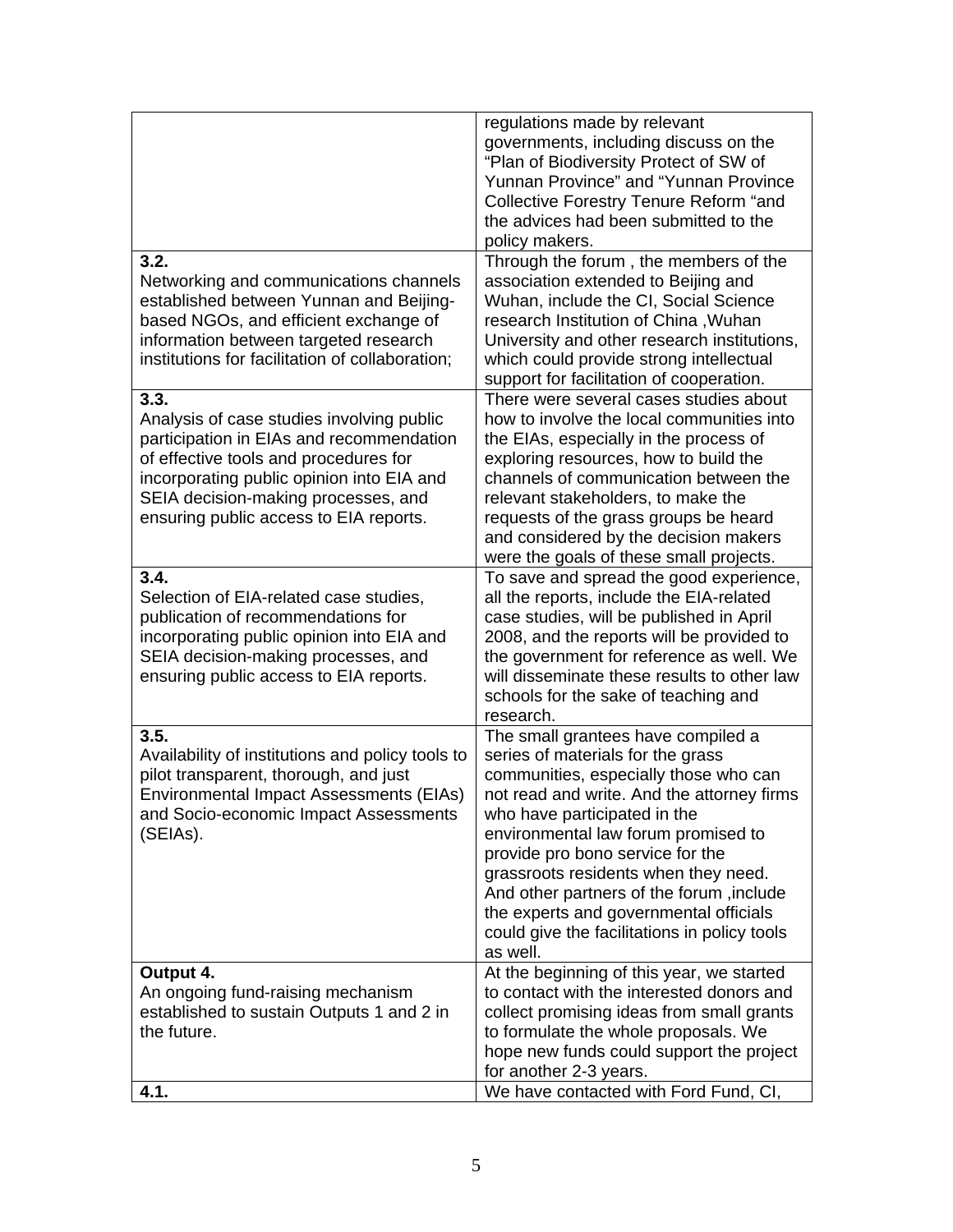| Cultivation of further channels of<br>communication with 3-5 donors who have<br>already expressed interest in this initiative;                    | and American Bar Association about the<br>possible cooperation. They all showed<br>great interests to support the following<br>actions. The details to be discussed later.                                                                                                                                                                                                                                                                                                  |
|---------------------------------------------------------------------------------------------------------------------------------------------------|-----------------------------------------------------------------------------------------------------------------------------------------------------------------------------------------------------------------------------------------------------------------------------------------------------------------------------------------------------------------------------------------------------------------------------------------------------------------------------|
| 4.2.<br>Formulation of a fund-raising strategy,<br>implementing experience gleaned from<br>awarding grants and dealing with<br>interested donors. | During the process of western<br>developing, the conflict between<br>environment protect and economic<br>development will become more serious,<br>how to solve the dilemma is the common<br>concern of the donors, no matter they are<br>domestic or international organizations.<br>So we will seek for finical supports from<br>them to promote our research and<br>actions. And more and more domestic<br>fund will become the main donors for<br>environmental protect. |

### *Describe the success of the project in terms of delivering the intended outputs.*

The project has established a small grant making committee involving the governmental officials, legal experts, attorneys and NGOS. The small grants were used to study on biodiversity protect in SW of China and take actions to aid the local communities whose environmental rights were injured by UDPs . As the outputs shows that these small project actually achieved the goals that the local communities were willing to cooperate with such legal institutions in future. To extend the impact of the collaborate mechanism, we are seeking for additional financial support to sustain future action and study, now the fund-raising action are going on.

### *Were any outputs unrealized? If so, how has this affected the overall impact of the project?*

Two outputs may not be sufficiently realized, one output is construction of a website for program, and another is formulation of fund-raising strategy. Without support of website and clear strategy, the accomplishment of project may seem a little bit slower, although communication and performance keep relatively freely and flexible.

### **V. SAFEGUARD POLICY ASSESSMENTS**

#### *Provide a summary of the implementation of any required action toward the environmental and social safeguard policies within the project.*

There were two important actions toward the environmental and social safeguard policies. In the end of 2007, we held a small workshop to discuss by legal measures how to safeguard the biodiversity in collective forestry tenure reform in Yunnan, and the results were reported to the governmental sections in charge. In February 2008, to respond to the Yunnan provincial government request, we collected the advices of experts of the small grantees and submitted the resolution on the "Biodiversity Protect Plan of SW of Yunnan Province" to the provincial government. With the participating of legal experts and NGOs, we believed that these overture can be useful for the policy makers to decide on biodiversity protect.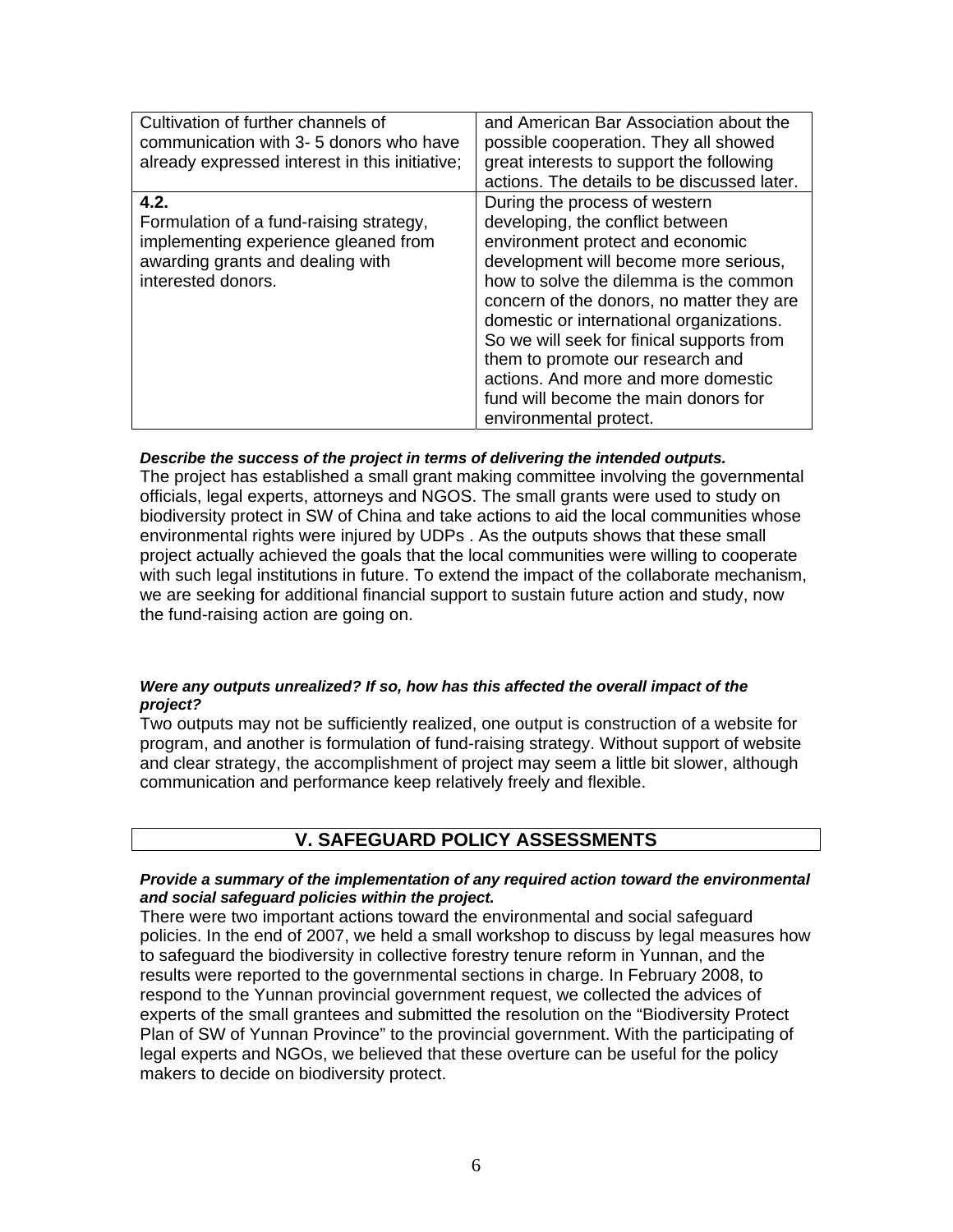### **VI. LESSONS LEARNED FROM THE PROJECT**

### *Describe any lessons learned during the various phases of the project. Consider lessons both for future projects, as well as for CEPF's future performance.*

The lessons learned from this project could be summarized as three points: firstly, the communication with the governmental sections, especially the decision makers were far from enough, the channels and chances for dialogue need to be broadened in the future. Secondly, the collaboration with the media need to be strengthened, though there were some reports about the activities of the project, the depth and the range of the impact were not perfect. Thirdly, to consolidate the outcomes of the project, we need to call for more public participation and concern based on the west environmental forum, so figuring out how to extend the networking group is the future objective.

### *Project Design Process: (aspects of the project design that contributed to its success/failure)*

The term of the project was designed as 21months, however as it proved that the period was quite short, especially when the first fund was delayed, the project had to pause for half an year. Consider the procedure of appropriating funds, the term for implementing the project should be designed no less than 24 months.

### *Project Execution: (aspects of the project execution that contributed to its success/failure)* The project had been delayed for several months for the former project manager's leave, which led to the project had to apply for no-cost extension. A disconnection between the two managers caused there to be some adjustment towards the objective and outputs, though it was acceptable compared with its initial proposals.

# **VII. ADDITIONAL FUNDING**

### *Provide details of any additional donors who supported this project and any funding secured for the project as a result of the CEPF grant or success of the project.*

| <b>Donor</b> | Type of Funding* | <b>Amount</b> | <b>Notes</b> |
|--------------|------------------|---------------|--------------|
| none         |                  |               |              |
|              |                  | - 11          |              |
|              |                  |               |              |
|              |                  | - 11          |              |

*\*Additional funding should be reported using the following categories:* 

- *A Project co-financing (Other donors contribute to the direct costs of this CEPF project)*
- *B Complementary funding (Other donors contribute to partner organizations that are working on a project linked with this CEPF funded project)*
- *C Grantee and Partner leveraging (Other donors contribute to your organization or a partner organization as a direct result of successes with this CEPF funded project.)*
- *D Regional/Portfolio leveraging (Other donors make large investments in a region because of CEPF investment or successes related to this project.)*

*Provide details of whether this project will continue in the future and if so, how any additional funding already secured or fundraising plans will help ensure its sustainability.* As the initiative suggests that the grant was just used as the startup fund, now we are active in seeking for more financial sources to support the collaboration mechanism established in the project. We have contacted with some interested donors, such as the Fund Foundation, NRDC, ABA, CI and other domestic funds. And the proposals have